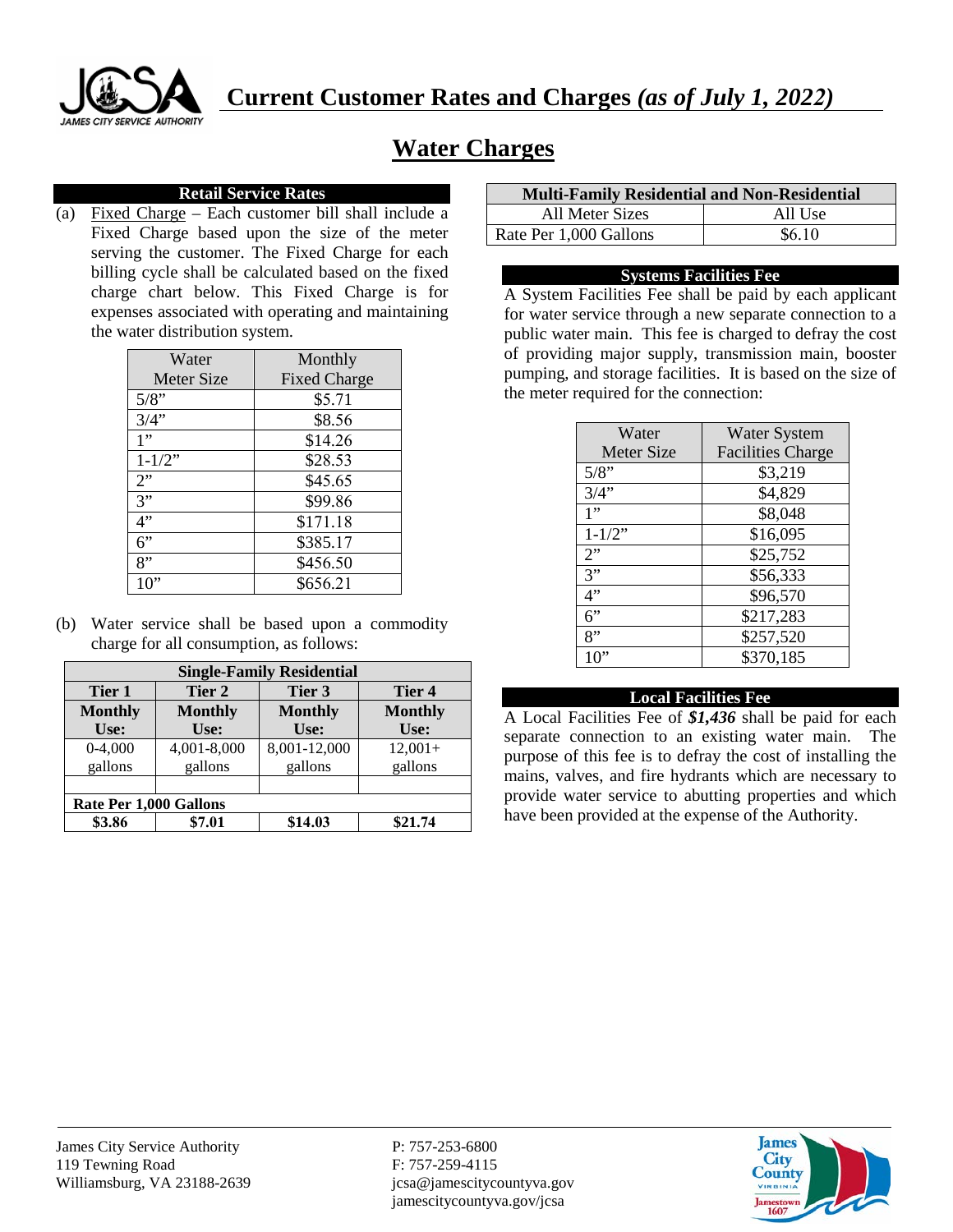## **Retail Service Rates**

The wastewater service charge shall be based on usage from a metered water source where available. For wastewater service on an unmetered water source a meter size equivalent shall be used, based upon an estimated charge.

(a) Metered water source.

Charge for all collection and treatment of wastewater

(1) Fixed Charge – Each customer bill shall include a Fixed Charge based upon the size of the meter serving the customer. The Fixed Charge for each billing cycle shall be calculated based on the fixed charge chart below. This Fixed Charge is for expenses associated with operating and maintaining the wastewater collection system.

| Water             | Monthly             |
|-------------------|---------------------|
| <b>Meter Size</b> | <b>Fixed Charge</b> |
| 5/8"              | \$2.00              |
| 3/4"              | \$3.00              |
| 1"                | \$5.01              |
| $1 - 1/2$ "       | \$10.01             |
| 2"                | \$16.01             |
| 3"                | \$32.02             |
| 4"                | \$50.03             |
| 6"                | \$100.06            |
| 8"                | \$160.10            |
|                   | \$230.14            |

(2)

| <b>Volume</b>                           | <b>Charge</b> |
|-----------------------------------------|---------------|
| per 1,000 gallons<br>of water consumed  | \$3.11        |
| per 100 cubic feet<br>of water consumed | \$2.33        |

#### **Systems Facilities Fee**

A Systems Facilities Fee shall be paid by each applicant for wastewater collection service. The fee is charged to defray the cost of providing force mains, pump stations, transmission mains, booster pumps, etc. It is based on the size of the meter required for the connection.

| Water             | <b>Wastewater System</b> |
|-------------------|--------------------------|
| <b>Meter Size</b> | <b>Facilities Charge</b> |
| 5/8"              | \$3,583                  |
| 3/4"              | \$5,375                  |
| 1"                | \$8,958                  |
| $1 - 1/2$ "       | \$17,915                 |
| 2"                | \$28,664                 |
| 3"                | \$62,703                 |
| 4"                | \$107,490                |
| 6"                | \$241,853                |
| 8"                | \$286,640                |
| 10"               | \$412,045                |

# **Local Facilities Fee**

A Local Facilities Fee of *\$1,818* shall be paid for each separate connection to the wastewater collection system. The purpose of this fee is to defray the cost of installing collection mains necessary to provide service to abutting properties and which have been provided at the expense of the Authority.

## **Sub-Meter Account Charge**

An account charge of *\$18* shall be paid annually by each customer who has established a sub-meter account. The payment for this charge will be prorated in equal amounts in the customer utility service charge billing. The purpose of this charge is to defray the cost incurred in clerical and customer service support, such as processing sub-meter forms, maintaining online services, making adjustments to the respective accounts, etc.

jamescitycountyva.gov/jcsa